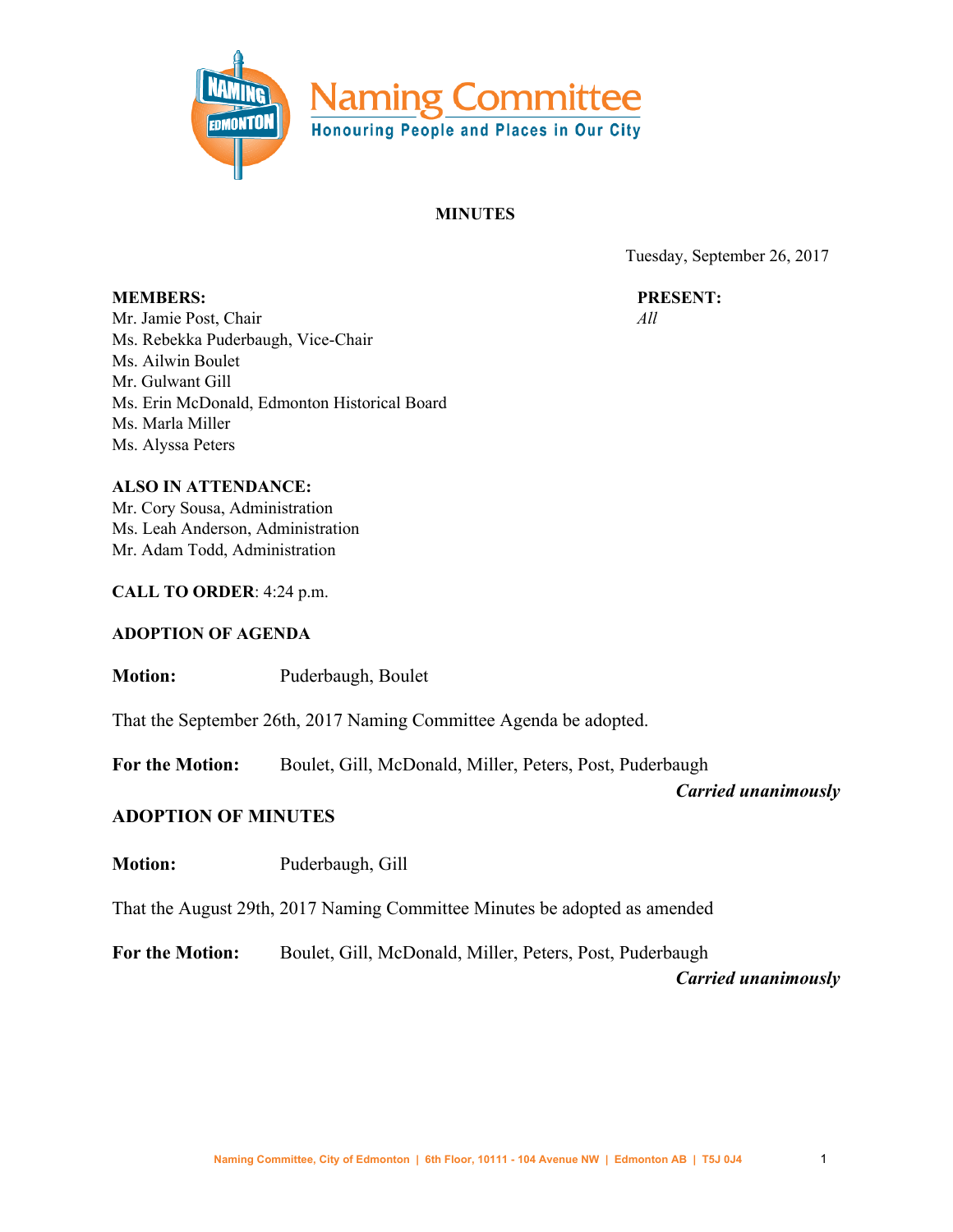

## **NEW BUSINESS**

## **1. Request to name a park within the Baturyn Neighbourhood**

## **Motion:** Miller, McDonald

That the Naming Committee approves the naming of a local park located at 11023 - 172 Avenue NW, and legally described as Lot 368R, Block 1, Plan 7720211, within the Baturyn Neighbourhood, as *"Carrol and Henry Paszek Park"*

**For the Motion:** Boulet, Gill, McDonald, Miller, Peters, Post, Puderbaugh

*Carried unanimously*

**2. Request to name a bridge, facility, and stops along the LRT Valley Line West** *(Presentation at 5pm with the LRT Project Team)***.**

### **Motion:** Boulet, Miller

That the Naming Committee receives the presentation as information and tables the item for the members to conduct further research. The Naming Committee also requests that Administration research the history of the Groat Ravine, the Lewis Farms lands in relation to tradition Enoch territory, and past Indigenous Edmonton Transit employees.

**For the Motion:** Boulet, Gill, McDonald, Miller, Peters, Post, Puderbaugh

*Carried unanimously*

# **3. Discussion regarding the City-Wide approach to Renaming Public Monuments, Civic Structures, Neighbourhoods, and dealing with sensitive histories.**

**Motion:** McDonald, Post

That the Naming Committee invites members from the Edmonton Heritage Council, Edmonton Historical Board, Indigenous Relations Office, Director of City of Edmonton's Civic Infrastructure Branch to the next Naming Committee meeting to discuss the item further.

## **NEXT MEETING AND ADJOURNMENT**